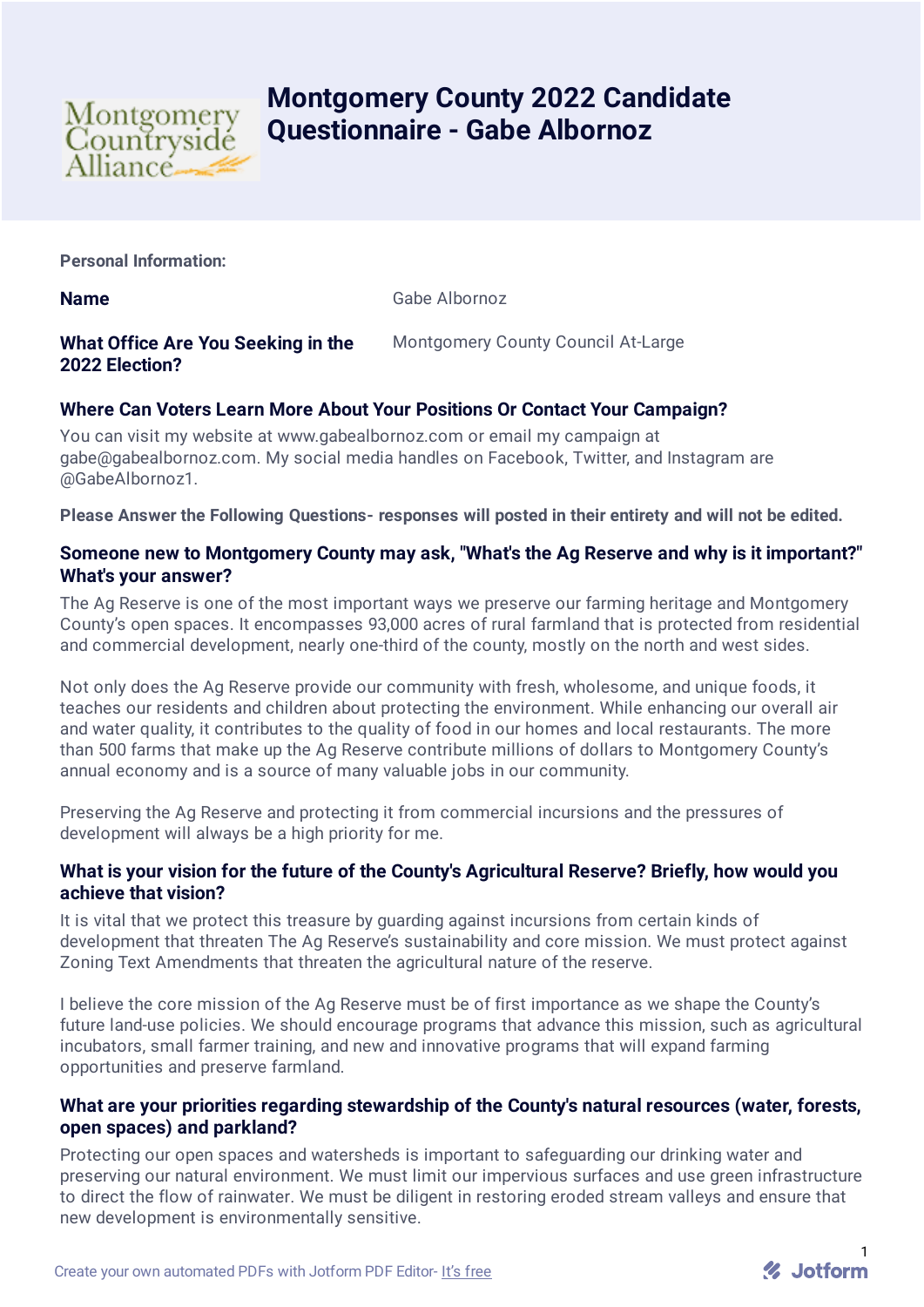One of the County's biggest natural-resource management challenges is managing the effects of storms and floods. County is experiencing a crisis with stormwater management. This trend has meant more frequent violent weather events like the flash flooding that occurred in July 2019, when the D.C. region received a month's worth of rain in a single day. It caused streams to rise 10 feet in less than an hour, inundated vehicles, businesses, and roads, as well as closed the Metrorail system. The past decade has also been the hottest 10-year period in the region's recorded history.

I believe there needs to be an assessment of the stormwater challenges we are currently facing and how adding additional impervious surface will affect us. Out of eleven of the projects in the proposed FY23 Capital Improvements Program and Capital Budget related to the conservation of natural resources, ten directly concern flood control, drain repairs, or the repair of water management facilities. We know that climate change is partly responsible for these challenges, and that we must act proactively to address them.

Tree preservation is also critical to keep the County healthy. Trees clean the air, cool our environment, and help clean our waterways. Currently, Montgomery County has strong tree preservation and restoration laws, but I would be willing to work with the Montgomery Countryside Alliance to enhance our efforts.

Maintaining our County's parkland and open spaces is crucial to ensuring that our children can learn about the benefits of preserving and enjoying nature. They are important to the well-being of all our residents as a place to play, reflect and re-energize.

# **What role will you play with regard to ensure that we safeguard our drinking water supply both surface and groundwater?**

It is imperative that we take steps to limit the amount of development and impervious surfaces in our most sensitive environmental areas, such as our stream valleys. We must also protect the reservoirs in our County, such as Little Seneca Lake.

We also must fulfill our Municipal Separate Stormwater Systems (MS4) permit requirements. To have a MS4 system licensed by the U.S. Environmental Protection Agency, our stormwater system must include pollution prevention measures, treatment or removal techniques, monitoring, and the use of legal authority among other methods to ensure that stormwater that the ground is unable to absorb and is discharged into our lakes and streams has minimal pollutants. We must take appropriate measures to ensure our stormwater runoff is mitigated to the greatest extent possible and what is discharged into our water supply isn't contaminated.

# **What are your top priorities to help the County address climate change? What role will the Ag Reserve play?**

I believe that we are currently facing a climate emergency and is an existential threat to our livelihoods and survival. The past several years, especially the past few months, have been extremely challenging for families and communities across the country, especially those who sustain their livelihoods on the Agricultural Reserve. For decades, local farmers have had to adjust to the changes in our environment in order to maintain an abundant local food source, preserve food security among our most vulnerable populations, and ensure financial stability of our local economy. Their hands-on experience and lessons learned makes the agricultural reserve a key partner to help lead the County to curb the effects of climate change.

During my tenure on the County Council, I have supported a wide range of bills that address the environmental impacts on public health, animals and wildlife, implementing a local transit and County electric vehicle fleet, limiting County greenhouse gas emissions, solid waste and stormwater management and implement clean energy measures. Our work as a collective body has helped create and implement programs and initiatives that will help meet our climatic goals of reducing greenhouse gas emissions by 2035.

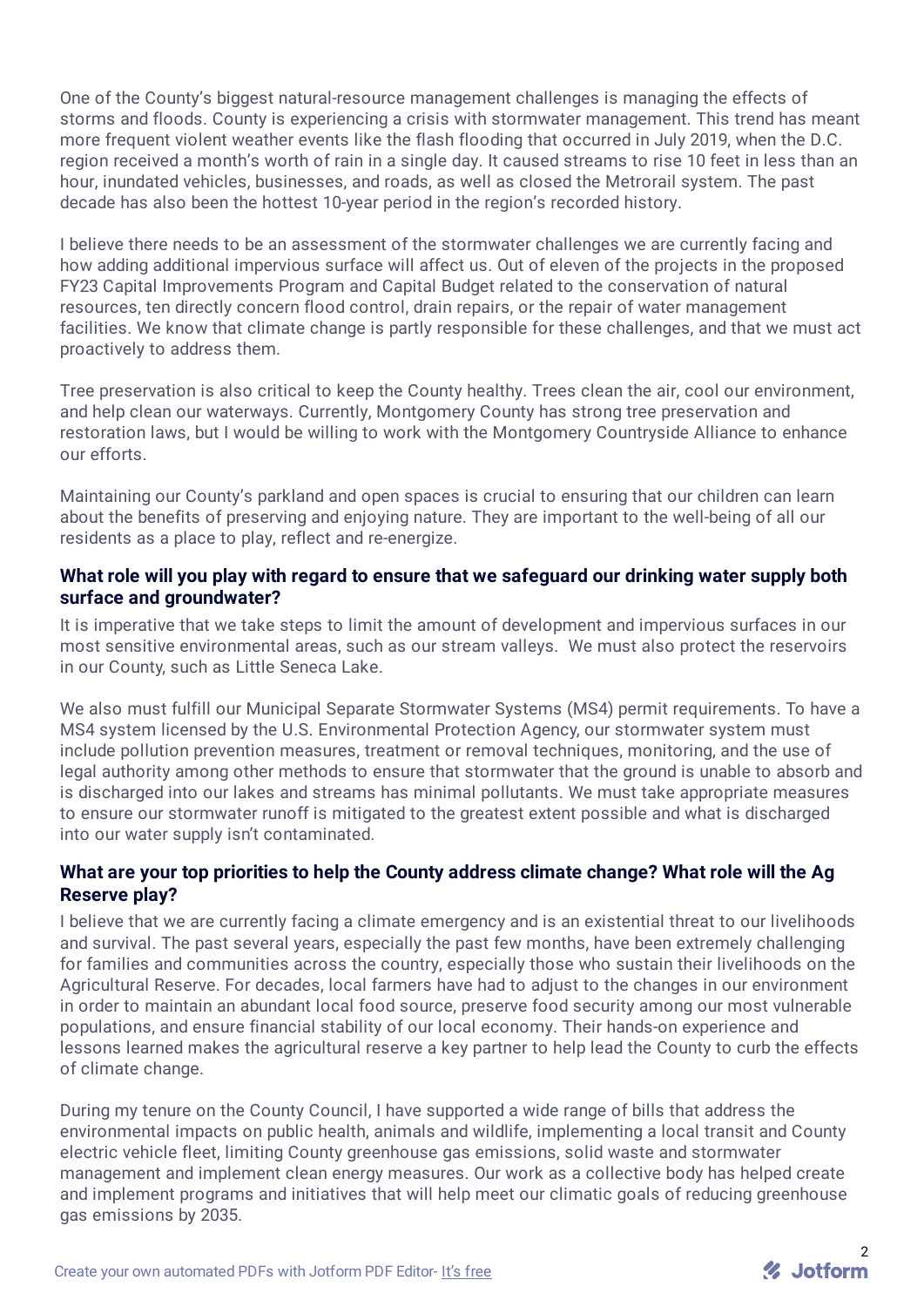However, I believe that we must go further than this and implement a climate assessment of future Council bills, master plans and zoning text amendments in order to review the impact our actions will have on the environment and invest in initiatives and public-private partnerships that will safeguard our planet, public health, food sustainability, housing, transit, and ecosystem. I am proud to have cosponsored Bill 3-22 with Councilmember Hucker and look forward to its passage before the August recess.

As these tragic and unexpected events become more frequent, I support legislative and budgetary action that invest in measures to mitigate the effects of climate change on County residents, local communities, vegetation and food security, our wildlife and endangered species. We owe it to the families who have lost so much as a result of climate change and to protect future generations from the dangerous effects of global warming.

#### **What more can be done to support our local farm businesses and rural communities?**

We can work with our local schools and Montgomery College to teach farming as a profession, and how to grow a successful farm-to-table business. We can also encourage leasing of farmland so that residents who are interested in farming can have the opportunity to practice agriculture that they might not otherwise have if they have to purchase land outright. Additionally, we can find ways to encourage our local restaurants to buy local farm products so that the produce from our rural communities is sustainable and profitable.

#### **What are your regional transportation priorities? Do you support M83 and an additional Potomac bridge and outer beltway through the Reserve or adjacent rural zones?**

I do not support M83 or the Second Crossing. M83 would be costly and not produce a sufficient return on investment. There are other projects that would have a greater impact. Transit must be our highest priority if we are going to maximize the County's potential for livable, walkable communities that will attract businesses and residents alike. This includes a dedicated funding source for the Metro and a goal of extending the Red line to Germantown.

More companies and people are coming to realize the benefit of living near transit hubs. Not only does it make their commutes more convenient and affordable, but transit-oriented communities typically have many nearby amenities that add to a high quality of life. Also, transit is crucial for those who struggle economically. The ability to get to work in a comfortable, affordable way promotes economic fairness. Easy access to transit also facilitates the quality of life of elderly residents who might otherwise struggle to access amenities.

#### **How should our County manage its solid waste? What role should incineration, composting and recycling play?**

I am proud to live in a County that has a 70% recycling goal. I support the plan to update our Material Recycling Center, which is now over 30 years old and has to export 40-45% of the waste it receives, to increase commingled processing capacity to 200-240 tons per day. Our next move is to explore recycling food waste, which we know will require significant public education on not only why it is a good idea, but how to do it. Ultimately, we should aim to reduce our reliance on the waste-to-energy facility in Dickerson.

I also would like to establish a robust composting initiative in Montgomery County. Prior to the pandemic, I visited a friend in Toronto and was immensely impressed with their composting program. I would like to start a composting initiative through MCPS and then expand it to other parts of the County.

Moving to a zero-waste policy is a laudable ambition, but that road to get there has many challenges. Adopting such a goal will require a rigorous combination of public education, aggressive recycling pricing, and forging public-private partnerships. I would like to explore this as a goal and look forward to working closely with the environmental organizations to achieve it.